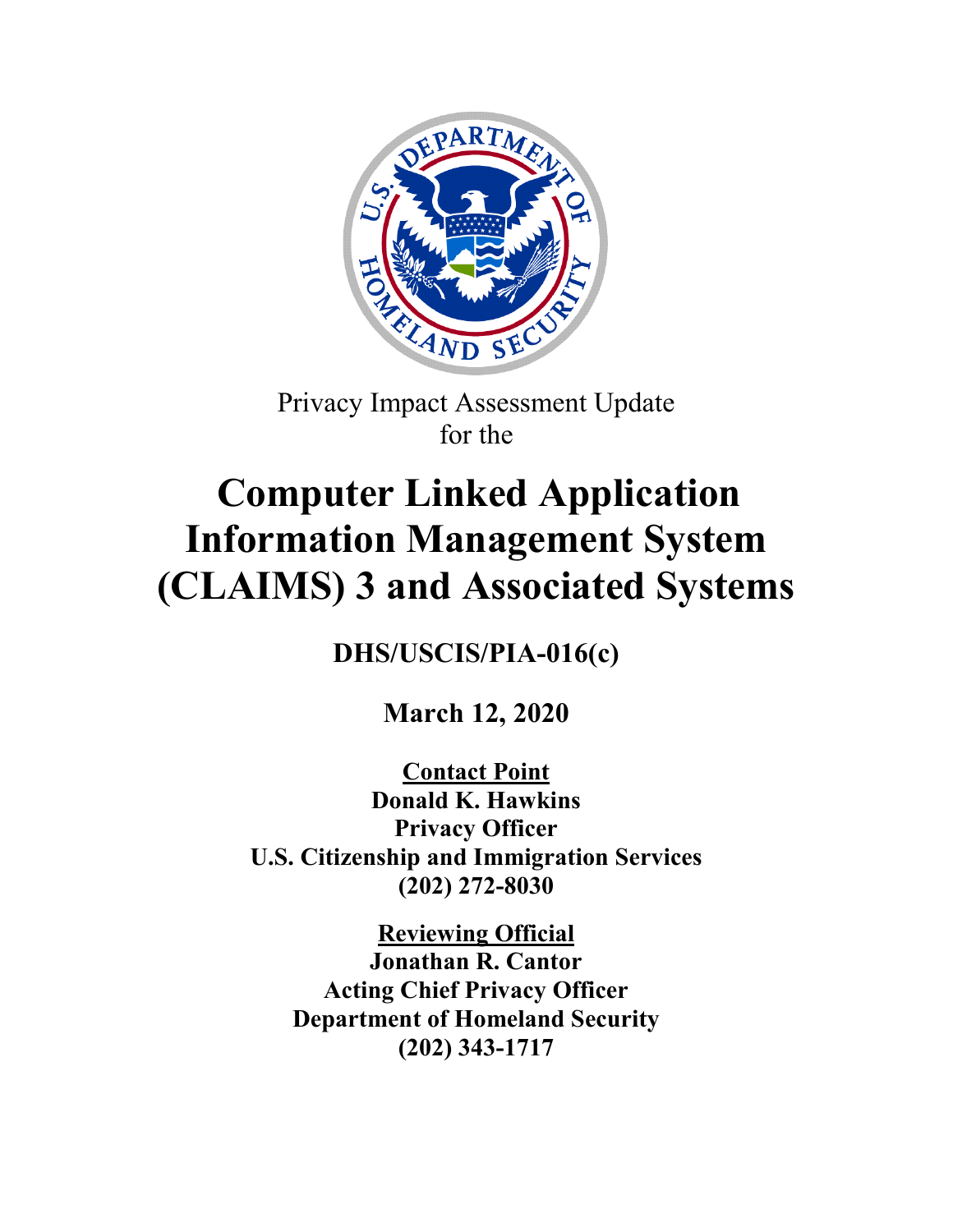

### **Abstract**

U.S. Citizenship and Immigration Services (USCIS) oversees lawful immigration to the United States and is responsible for processing petitions and applications for immigration benefits, and other immigration requests. USCIS uses the Computer Linked Application Information Management System (CLAIMS 3) and associated systems to support the adjudication functions for immigration filings with the exception of naturalization, intercountry adoption, and certain requests for asylum and refugee status. As part of the adjudication process, USCIS conducts various screenings and background checks, including the TECS Name Check. USCIS is updating this PIA to introduce the CLAIMS 3 interconnection with the TECS microservice to facilitate TECS Name Checks. USCIS adjudicators are able to access the results of these checks through an embedded TECS by ELIS (TbE) icon. USCIS is updating this PIA to evaluate the privacy risks and mitigations associated with the use of TbE to view name check results, and reliance on the TECS microservice to facilitate TECS Name Checks for immigration requests processed in other USCIS case management systems.

## **Overview**

 $\overline{a}$ 

USCIS is the component within the Department of Homeland Security (DHS) that oversees lawful immigration to the United States. USCIS receives immigration requests from individuals seeking immigration and non-immigration benefits. Once a benefit request form is submitted to USCIS, a series of processing and adjudication actions occur, such as case receipt and intake, biometric collection appointment generation, case specific processing and management, automated background checks, interview appointment scheduling, final decision rendering, and production of the proof of benefit. One of the case management systems used to track and adjudicate certain immigration requests forms filed with USCIS is the Computer Linked Application Information Management System (CLAIMS 3).<sup>[1](#page-1-0)</sup>

USCIS uses CLAIMS 3 to process immigration requests with the exception of naturalization, intercountry adoption, and certain requests for asylum and refugee status.<sup>[2](#page-1-1)</sup> CLAIMS 3 is the case management system that supports the maintenance and tracking of officer casework documentation for many immigration related requests. CLAIMS 3 functionalities include tracking the adjudication performed by USCIS personnel, archiving, card production, case

<span id="page-1-0"></span><sup>&</sup>lt;sup>1</sup> *See DHS/USCIS/PIA-016(a) CLAIMS 3 and Associated Systems, <i>available at* [www.dhs.gov/privacy.](http://www.dhs.gov/privacy)<br><sup>2</sup> The "certain requests" for refugee and asylum benefits include the "follow to join" petition (Form I-730). "Follow

<span id="page-1-1"></span>to join" is an option offered to family members of the principal beneficiaries of approved asylum and refugee status. Immediate family members (spouses and children under the age of 21) may qualify for derivative status. An individual who entered the United States and was granted asylum/refugee status within the past two years may petition to have his or her spouse and/or unmarried children "follow-to-join" him or her in the United Sates and obtain derivative status. The derivatives may be in the United States or outside the United States.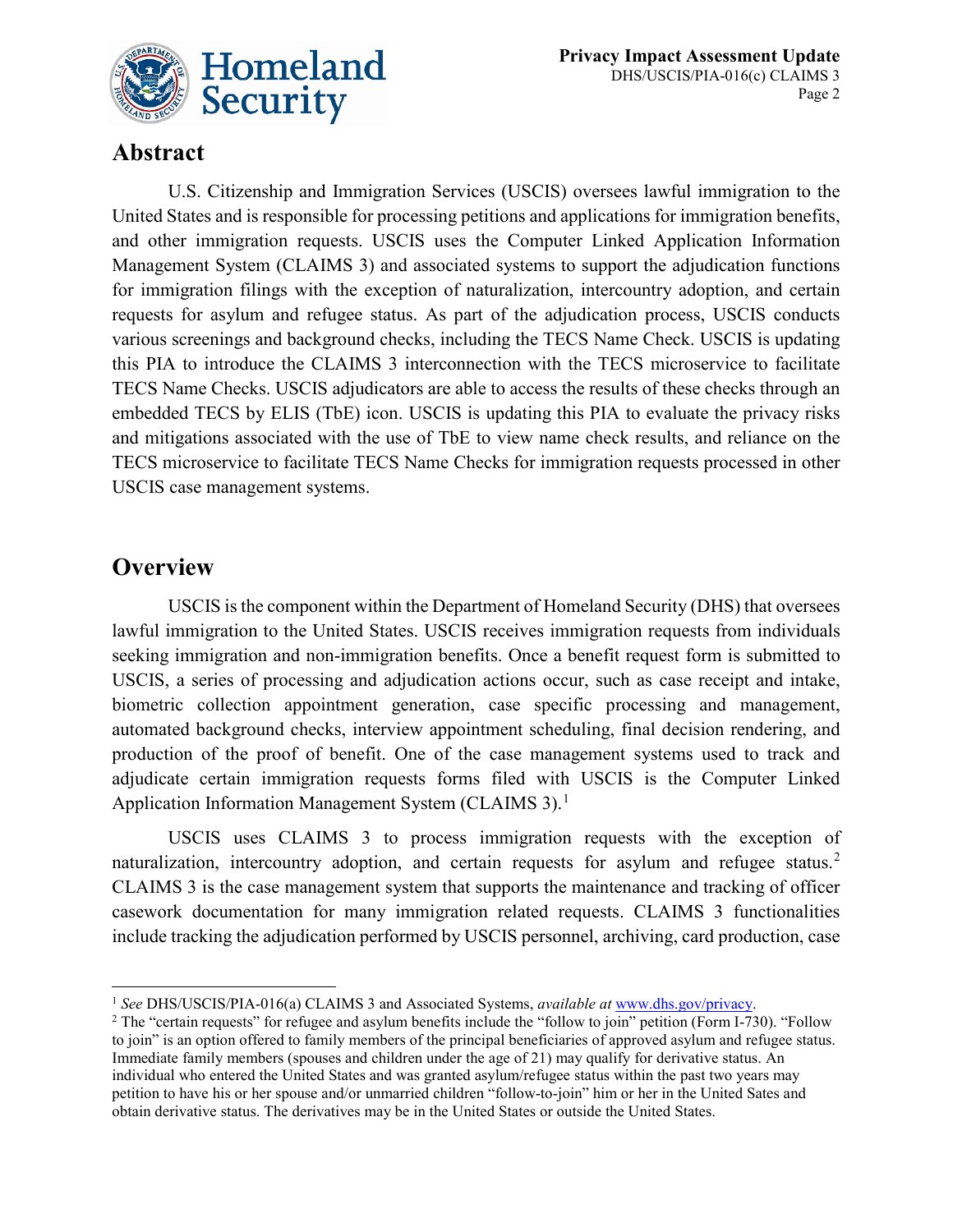

history, case transfer, on-demand reports, electronic file tracking, image capture, production statistics, and status updates.

As described in DHS/USCIS/PIA-016(a) CLAIMS 3 and Associated Systems, all individuals submitting benefit requests are subject to background, identity, and security checks to ensure eligibility for the requested benefit and to ensure that they do not pose a threat to public safety or to the national security of the United States. USCIS conducts background, identity, and security checks as part of case processing. In particular, USCIS conducts mandatory U.S. Customs and Border Protection (CBP) TECS (not an acronym) Name Checks<sup>[3](#page-2-0)</sup> on all individuals more than 14 years of age who file immigration requests. The TECS Name Check query consists of a namebased search to identify records of known and suspected terrorists, sex offenders, people who are public safety risks and other individuals that may be of interest (e.g., individuals who have warrants issued against them, people involved in illegal gang activity) to the law enforcement community.

Historically, CLAIMS 3 relied on a direct connection to USCIS ATLAS (not an acronym).<sup>[4](#page-2-1)</sup> CLAIMS 3 sent the individual's full name and date of birth through ATLAS to CBP TECS, which in turn, queried CBP TECS to identify any derogatory information. After completion of the check, ATLAS sent the hit response (i.e., "Hit" or "No Hit") and the hit reason to the Service Center Operations Directorate (SCOPS) Background Check Unit (BCU) via encrypted email, as well as CLAIMS 3. Full results were previously stored in the Fraud Detection and National Security Data System (FDNS-DS).<sup>[5](#page-2-2)</sup> This PIA will focus on updates to the CBP TECS Name Check process.

## **Reason for the PIA Update**

 $\overline{a}$ 

USCIS launched the eProcessing initiative to eliminate the creation of new paper immigration records.<sup>[6](#page-2-3)</sup> USCIS is moving from a traditional paper-based environment to a digital environment, in which the immigration related request filings, adjudications, and communications are all electronic. As USCIS moves towards a digital environment, USCIS is fundamentally shifting its immigration records management processes and technologies. USCIS has historically used large systems with siloed operational functions to perform its adjudicative and processing needs. As part of the eProcessing initiative, USCIS plans to leverage and integrate existing

<span id="page-2-0"></span><sup>&</sup>lt;sup>3</sup> Maintained by CBP, TECS is an automated enforcement and inspection lookout system that combines information from multiple agencies, databases, and system interfaces to compile data relating to national security risks, public safety issues, current or past targets of investigations, and other law enforcement concerns. *See* DHS/CBP/PIA-009 TECS System: CBP Primary and Secondary Processing, *available at* [www.dhs.gov/privacy.](http://www.dhs.gov/privacy) 4 ATLAS is a USICS-owned platform which automates and streamlines the screening of biographic and biometric

<span id="page-2-1"></span>information received from immigration benefit applicants. ATLAS is not an acronym. *See* DHS/USCIS/PIA-013 Fraud Detection and National Security Data System (FDNS-DS), *available at* [www.dhs.gov/privacy.](http://www.dhs.gov/privacy)

<span id="page-2-2"></span><sup>5</sup> *See* DHS/USCIS/PIA-013 Fraud Detection and National Security Data System (FDNS-DS), *available at* [www.dhs.gov/privacy.](http://www.dhs.gov/privacy)

<span id="page-2-3"></span><sup>6</sup> Immigration files currently in paper form will remain as such until an individual affirmatively requests an additional benefit or until the record is otherwise used in an administrative context.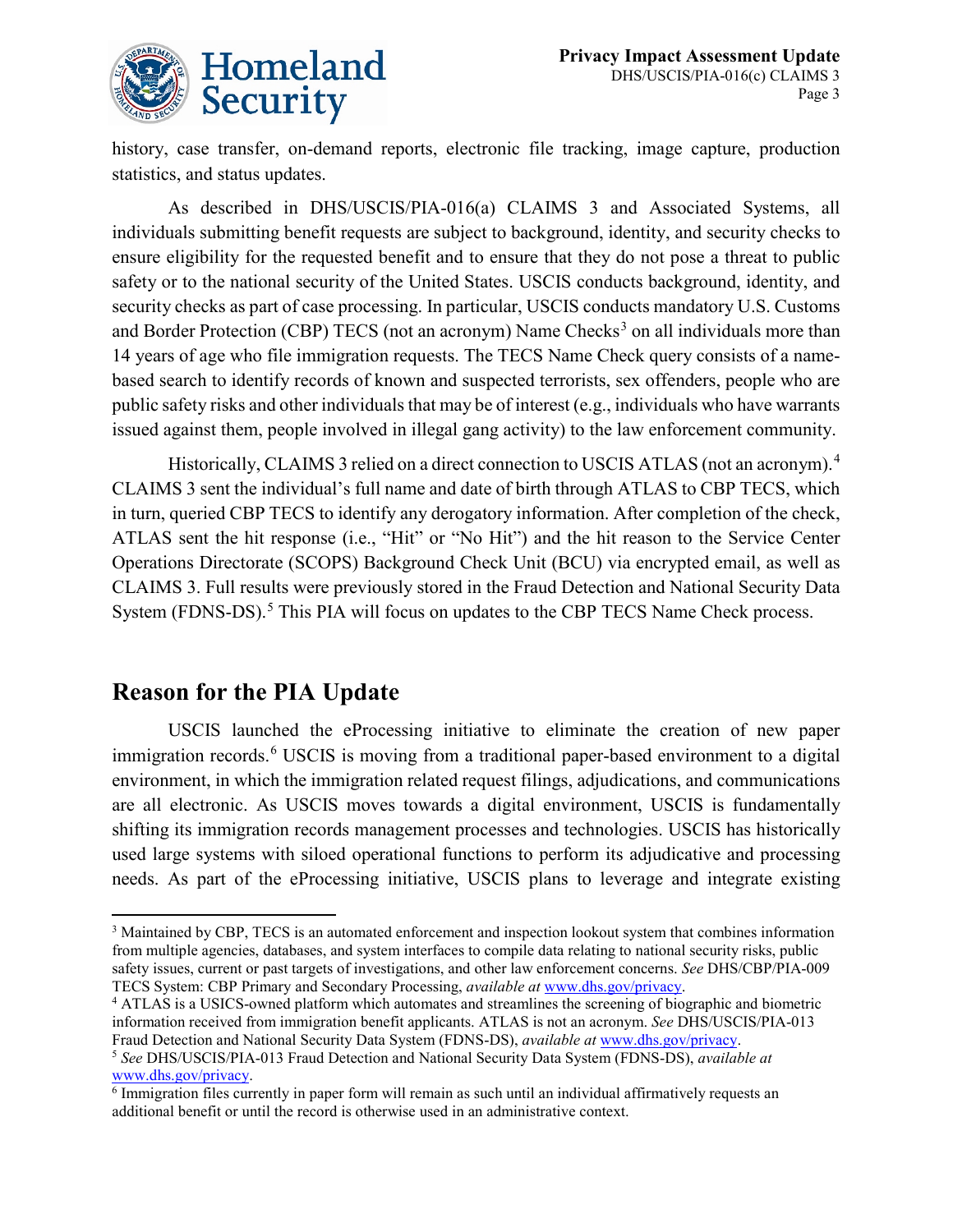

operational systems with new services in an effort to uniformly process immigration request forms.

USCIS plans to update the existing CBP TECS Name Check process in an effort to standardize the systems used to facilitate the checks and store the results from CBP. USCIS plans to leverage the TECS microservice,<sup>[7](#page-3-0)</sup> previously only used to support USCIS ELIS, to facilitate the mandatory name check on all immigration requests for USCIS case management systems, including CLAIMS 3. [8](#page-3-1) USCIS is updating DHS/USCIS/PIA-016(a) CLAIMS 3 and Associated Systems to evaluate the privacy risks and mitigations associated with the interconnection with the TECS microservice to facilitate name checks, the maintenance of results in the TECS Service Account (TECSSVC) database, the launch of TbE to view name check results for immigration requests processed in CLAIMS 3.

#### **The TECS Microservice**

USCIS CLAIMS 3 interconnects with the TECS microservice, which is a back-end USCIS ELIS service that interconnects with CBP TECS through USCIS ATLAS, to conduct TECS Name Checks. As part of this update, CLAIMS 3 automatically sends the individual's full name and date of birth to the TECS microservice when a new case is created to initiate a TECS Name Check query. The TECS microservice then sends the limited biographic information through ATLAS to CBP TECS, which in turn, queries CBP TECS to identify any derogatory information. The TECS microservice also sends the response (i.e., Hit or No Hit) to CLAIMS 3 as confirmation that a TECS query was performed. The derogatory results associated with a query are not sent back to the case management system. CLAIMS 3 creates a specific History Action Code (HAC) based on whether there was a match, but no further details are visible in CLAIMS 3. Full results are stored in TECSSVC, which is a separate database within the USCIS ELIS boundary. TECSSVC name check results are accessible to USCIS adjudicators through an embedded TECS by ELIS (TbE) icon within CLAIMS 3.

#### **TECS by ELIS (TbE)**

 $\overline{a}$ 

USCIS is enhancing CLAIMS 3 by inserting a TbE icon enabling direct access to CBP TECS Name Check queries and results within TECSSVC. In order to view the full results, the adjudicator is able to click on the TbE icon within CLAIMS 3 to review the full results. This icon streamlines and simplifies access to relevant TECS Name Check data without the USCIS adjudicator needing to separately access another system or file in support of the adjudication process. Using TbE, adjudicators search background check results using the Alien Number, Receipt Number, or first name, last name, and date of birth combinations only. TbE also offers adjudicators the ability to:

<span id="page-3-0"></span><sup>7</sup> A microservice is an approach to application development in which a large application is built as a suite of modular services. Each module supports a specific business goal and uses a simple, well-defined interface to communicate with other sets of services.

<span id="page-3-1"></span><sup>8</sup> *See* DHS/USCIS-056 USCIS ELIS, *available at* [www.dhs.gov/privacy.](http://www.dhs.gov/privacy)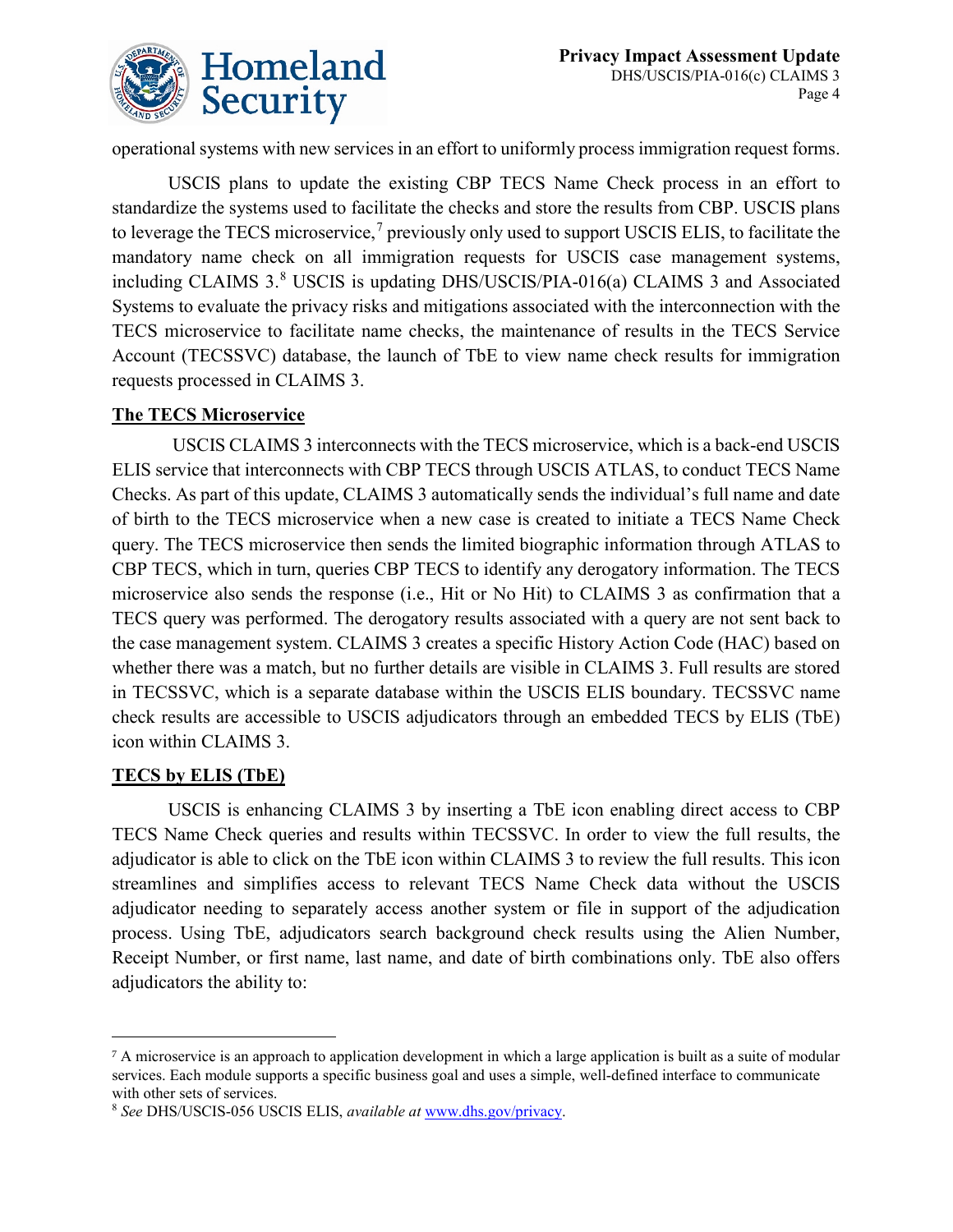

- **Conduct manual name harvesting**: Name harvesting entails cross-checking USCIS records to identify additional names or dates of birth that could be pertinent to an applicant.
- **Conduct ad-hoc checks**: USCIS is required to run an ad-hoc check if a name has not been through a TECS check in the past 180 days.
- **Disposition National Crime Informational Center (NCIC)**[9](#page-4-0) **and TECS Subject Lookout Search (SQ11)**[10](#page-4-1) **records resulting from TECS Name Checks**: USCIS adjudicators are required to resolve hits or refer the case to the Background Check Unit if there is a TECS hit associated with a case. USCIS adjudicators will disposition records if the information has no effect the eligibility of the immigration request being sought.
- **Upload resolution memos from Enterprise Correspondence Handling Online (ECHO)**[11](#page-4-2) **or create resolution memos within TbE**: The Resolution Memo is the formal documentation of the reconciliation of a relating hit. This is a mandatory action that must be completed before rendering a final decision.
- **Complete a Record of Inquiry TECS (ROIT) through TbE**: A ROIT is a required document that is completed to records the results of a manual TECS query.

Once cases are imported into TECSSVC, the information is viewable in TbE. Cases that have incomplete information cannot be uploaded into TbE.

Upon completion of the check, the Background Check Unit (BCU) is notified of the background check results, to assist with triaging and processing. To facilitate BCU access to the information, the TECS Microservice sends the complete background check results to the Enterprise Citizenship and Immigration Services Centralized Operational Repository (eCISCOR)[12](#page-4-3) managed by the Data and Business Intelligence Support Services (DBIS) team. This data table is separately stored from all other eCISCOR data and does not interconnect with any eCISCOR systems. On a daily basis, the DBIS team sends an email to the BCU officers identifying that the background check results for cases are available. The e-mail contains a hyperlink to allow BCU officers to download background check results from the secured eCISCOR table. The hyperlink expires after a set period of time to safeguard the background check information.

<span id="page-4-0"></span> $\overline{a}$ <sup>9</sup> The NCIC database currently consists of 21 files. There are seven property files containing records of stolen articles, boats, guns, license plates, parts, securities, and vehicles. There are 14 persons files, including: Supervised Release; National Sex Offender Registry; Foreign Fugitive; Immigration Violator; Missing Person; Protection Order; Unidentified Person; Protective Interest; Gang; Known or Appropriately Suspected Terrorist; Wanted Person; Identity Theft; Violent Person; and National Instant Criminal Background Check System (NICS) Denied Transaction.

<span id="page-4-1"></span><sup>&</sup>lt;sup>10</sup> The TECS Subject Lookout Search (TECS SQ11) is a biographic query for individuals who are the subject of interest by DHS.

<span id="page-4-2"></span><sup>&</sup>lt;sup>11</sup> *See* DHS/USCIS/PIA-063 Benefit Decision and Output, available at [www.dhs.gov/privacy.](http://www.dhs.gov/privacy)

<span id="page-4-3"></span><sup>12</sup> *See* DHS/USCIS/PIA-023(a) eCISCOR, available a[t www.dhs.gov/privacy](http://www.dhs.gov/privacy)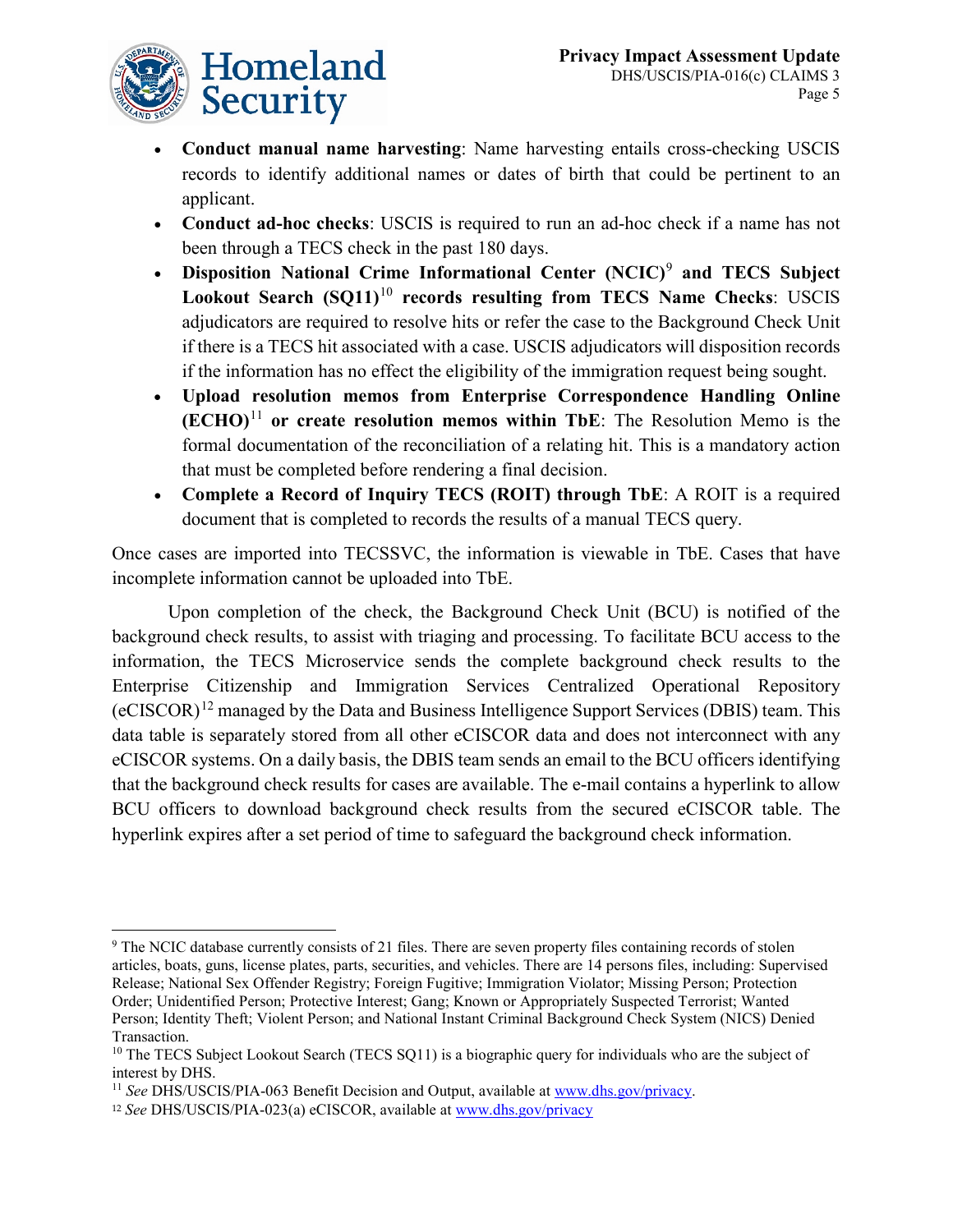

## **Privacy Impact Analysis**

#### **Authorities and Other Requirements**

The legal authority to collect and use information, including Social Security number (SSN), does not change with this update. Section 103 of the Immigration and Nationality Act (INA) provides the legal authority for the administration and adjudication of immigration and nonimmigration benefits. $^{13}$  $^{13}$  $^{13}$ 

The collection, use, maintenance, and dissemination of information are covered under the following system of records notices (SORN):

- Alien File, Index, and National File Tracking System,<sup>[14](#page-5-1)</sup> which covers the collection, use, and maintenance of applications and supplemental evidence, in addition to other information related to the individual as he or she passes through the immigration process;
- Immigration Biometric and Background Check,<sup>[15](#page-5-2)</sup> which covers background checks and their results; and
- Benefits Information System, <sup>[16](#page-5-3)</sup> which covers the collection and use of immigrant and nonimmigrant benefit applications, decisional data, and associated fees for adjudication.

This update does not change the Authority to Operate (ATO) for CLAIMS 3. USCIS issued the ATO for CLAIMS 3 on September 3, 2015, and this system is part of an Ongoing Authorization program. As such, CLAIMS 3 will have an ongoing ATO with no expiration date as long as CLAIMS 3 continues to operate in compliance with security and privacy requirements.

The associated records schedule does not change with this update. USCIS continues to retain background check data, including TECS Name Check results, within CLAIMS 3 for 50 years from the date of the last completed action in accordance with National Archives and Records Administration (NARA) Disposition Authority Number DAA-0566-2016-0013.

This update does not impact the Paperwork Reduction Act (PRA) requirements for CLAIMS 3. The information stored within CLAIMS 3 is subject to the PRA and the burden is accounted for under each information collection (i.e., applications and requests). Please see Appendix A of DHS/USCIS/PIA-016(a) for a full list of immigration forms subject to the PRA.

 $\overline{a}$ 

<span id="page-5-0"></span><sup>13</sup> 8 U.S.C. § 1103(a).

<span id="page-5-1"></span><sup>14</sup> DHS/USCIS/ICE/CBP-001 Alien File, Index, and National File Tracking System of Records, 82 FR 43556 (Oct.18, 2017).

<span id="page-5-2"></span><sup>&</sup>lt;sup>15</sup> DHS/USCIS-018 Immigration Biometric and Background Check (IBBC) System of Records, 83 FR 36950 (July 31, 2018). This SORN replaces the DHS/USCIS-002 Background Check Service, which previously provided coverage for the background check results stored in CLAIMS 3. 16 DHS/USCIS-007 Benefits Information System, 81 FR 72069 (Oct. 19, 2016)

<span id="page-5-3"></span>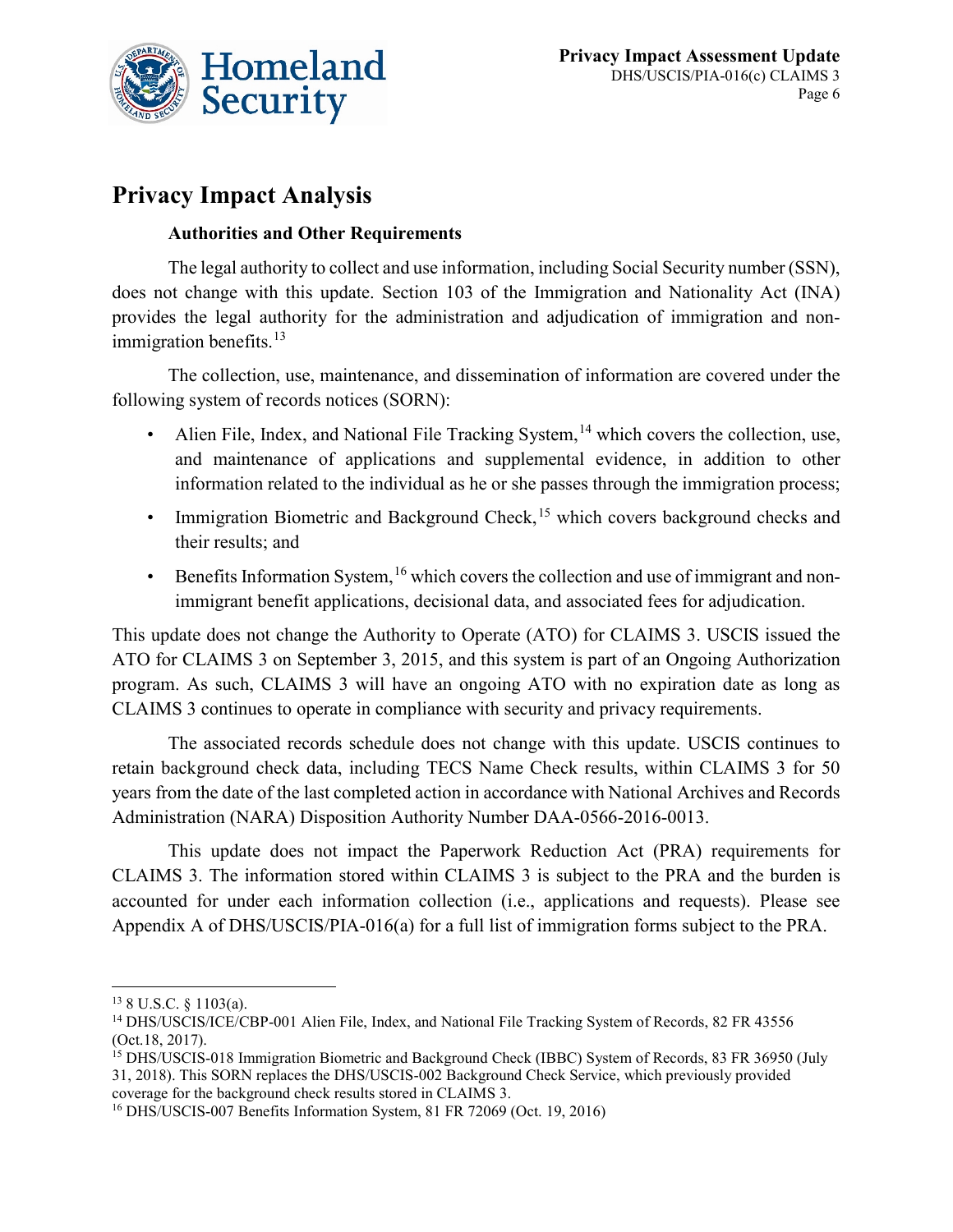

#### **Characterization of the Information**

This update does not impact the collection of information in CLAIMS 3. USCIS continues to collect and maintain the information outlined in Section 2.0 of DHS/USCIS/PIA-016(a) CLAIMS 3 and associated systems. With this update, USCIS is introducing the TECS microservice and TbE which supports the TECS Name Check process for immigration requests managed in CLAIMS 3. The TECS microservice collects first name, last name, and date of birth combinations from CLAIMS 3 to initiate a TECS Name Check query. The TECS microservice provides TECSSVC with the full results for storage. The TECS microservice also sends the response (Hit or No Hit) to CLAIMS 3 as confirmation that a TECS query was performed. CLAIMS 3 continues to creates a specific HAC based on whether there was a match to USCIS adjudicators are able to view the full results in TECSSVC via the TbE icon embedded within CLAIMS 3.There is no privacy impact to the characterization of information associated with this update since USCIS continues to share limited biographic information from and store limited TECS Name Check results in CLAIMS 3.

#### **Uses of the Information**

This update does not impact the uses of information. USCIS continues to use CLAIMS 3 and its associated systems to conduct TECS Name Check checks on immigration related requests. USCIS is leveraging the TECS microservice, originally only used by USCIS ELIS, to facilitate the mandatory name check on all immigration requests for USCIS case management systems. The TECS microservice interconnects with CBP TECS through USCIS ATLAS to initiate the name check query against CBP TECS. The TECS microservice sends the individual's full name and date of birth through ATLAS to CBP TECS, which in turn, queries CBP TECS to identify any derogatory information. Full results are stored in TECSSVC, and are accessible to USCIS adjudicators through an imbedded TbE icon within the case management system. The TECS microservice also sends the response (i.e., hit or no hit) to the appropriate case management system as confirmation that a TECS query was performed.

In addition to serving as a viewer, TbE also provides following functionality to case management systems:

- *Manual Name Harvesting and Ad-Hoc Queries:* USCIS adjudicators are able to manually initiate a TECS Name Check for individuals associated with a benefit request filing. TbE sends the requests through the ELIS TECS microservice to ATLAS. ATLAS then receives the request and facilitates the TECS Name Check for the associated case management system.
- *Documenting Results*: The names and dates of birth for all TECS Name Checks conducted are automatically populated on an electronic version of the ROIT document. USCIS personnel have the ability to annotate the results (no match, does not relate, or relates) of a TECS query. The ROIT will also be automatically populated with the date of a query and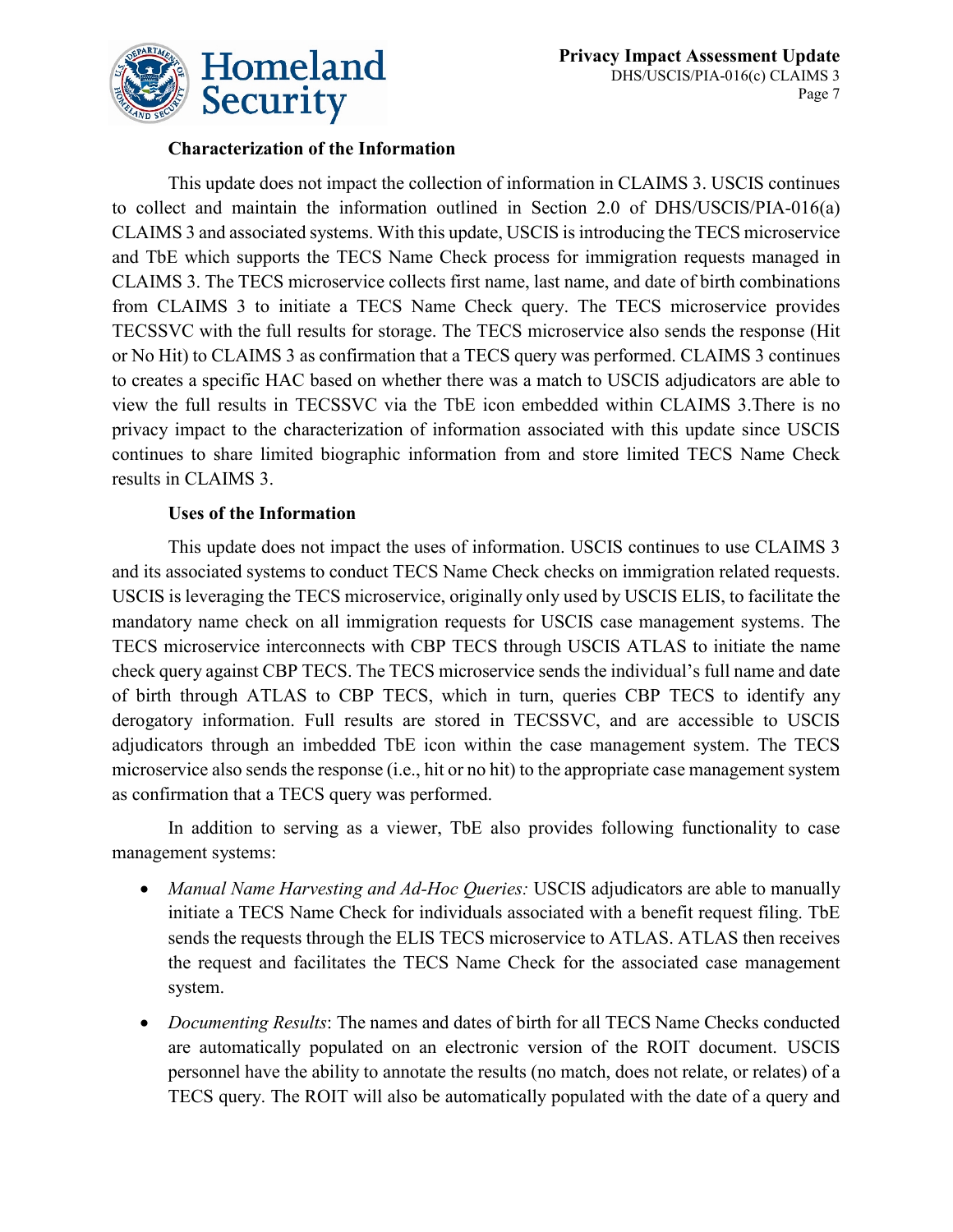

the identification of the USCIS personnel annotating the results of a query. If a system generated query was conducted and the result was not a match, the ROIT will be automatically updated with that result.

• *Documenting Resolutions*: Each hit that relates to an individual must be resolved and documented by a Resolution Memorandum. Electronic versions of Resolution Memorandums can be created in TbE or uploaded into TECS by ELIS after being generated in the ECHO system.

There are no risks to the uses of information since CLAIMS 3 continues use the information to facilitate TECS Name Checks and store limited results.

#### **Notice**

USCIS is providing general notice through the publication of this PIA. Each benefit request form, regardless of whether it is paper or electronic, contains a Privacy Notice that provides notice to individuals about the collection, USCIS's authority to collect information, the purposes of data collection, routine uses of the information, and the consequences of declining to provide the requested information to USCIS. The forms also contain a provision by which an applicant authorizes USCIS to release any information received from the benefit requestor or beneficiary as needed to determine eligibility for benefits. Individuals also receive notice through this PIA, the DHS/USCIS/ICE/CBP-001 Alien File, Index, and National File Tracking SORN, the DHS/USCIS-018 Immigration Biometric and Background Check SORN, and the DHS/USCIS-007 Benefits Information System SORN.

#### **Data Retention by the project**

The records schedule does not change with this update. CLAIMS 3 continues to maintain limited background check results and the records will be retained for 50 years from the date of the last completed action in accordance with NARA Disposition Authority Number DAA-0566-2016- 0013. There are no additional risks to the retention of information since CLAIMS 3 plans to continue to adhere to the NARA approved schedule.

#### **Information Sharing**

This update does not impact internal and external information sharing as outlined in CLAIMS 3. USCIS continues to query CBP TECS to facilitate name checks, and collects and maintains the TECS Name Check results. There are no additional risks to information sharing since USCIS continues to conduct name checks against CBP TECS.

#### **Redress**

This update does not impact how access, redress, and correction may be sought through USCIS. USCIS continues to provide individuals with access to their information through a Privacy Act or Freedom of Information Act (FOIA) request. Individuals not covered by the Privacy Act or Judicial Redress Act (JRA) still may obtain access to records consistent with FOIA unless